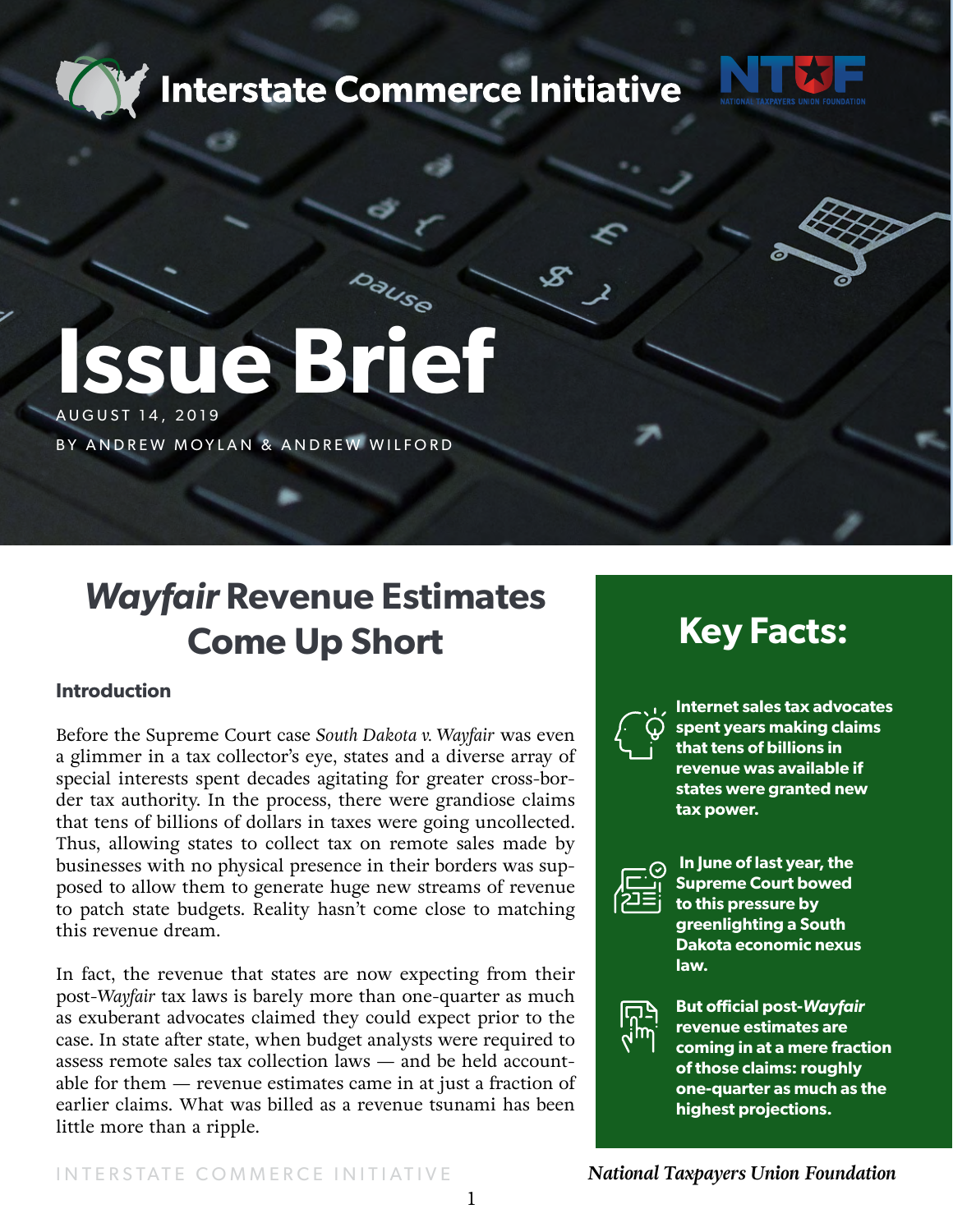#### **How We Got Here**

The Supreme Court's decision in *Wayfair* had far-reaching consequences. Before the *Wayfair* ruling in June 2018, states had to respect the precedent established in the 1992 case of *Quill Corp. v. North Dakota*, which said that a state could not force a business to collect its sales tax unless that business had a physical presence, or "nexus," in their state—such as a storefront, warehouse, or full-time employees. But in *Wayfair*, the court threw out this precedent, opening the door for states to impose "economic nexus" taxes on any business that sells into the state, regardless of their location.

That's had a significant effect on small businesses. Remote retailers that previously remitted sales taxes to a single jurisdiction (or none at all, if located in states without a general sales tax) were suddenly faced with the prospect of having to collect for hundreds or even thousands of the [estimated 12,000](https://www.ntu.org/foundation/detail/ntuf-executive-vice-president-andrew-moylan-testimony-to-house-judiciary-committee) jurisdictions nationwide. The added burden of implementing extensive compliance infrastructure throughout one's small business has left many business owners in a tough position.

Unsurprisingly, the expectation that small businesses stay up to date on the flurry of laws and regulatory pronouncements coming out following the *Wayfair* decision has left many business owners feeling left behind. A recent [study](https://www.performancemagazine.org/wayfair-decision-american-ecommerce/) by Intuit Quickbooks found that 52.8 percent of small business owners thought that managing sales tax for their business is either not at all clear or only somewhat clear. As many as one-fifth of small business owners reported feeling "very concerned" about the *Wayfair* decision, while nearly 30 percent should be concerned by don't know it — they hadn't even heard about it!

This is the climate that states have foisted upon small businesses around the country in a frantic grab at a perceived revenue gold mine. The only problem — that "gold mine" is not panning out as promised.

#### **In Pursuit of An End to** *Quill*

For years after the Supreme Court ruled in *Quill Corp. v. North Dakota* that businesses must have physical presence within a state to be liable for collecting and remitting sales taxes on purchases within the state, the so-called "Kill *Quill*" movement aimed to overturn this impediment to greater taxing powers. What started with efforts to pass a federal law blessing cross-border taxation tied to simplification efforts quickly morphed into "frontal assaults" on the precedent by states. To do so, they passed laws they knew to be unconstitutional under *Quill* with the express intent of taking litigation all the way to the Supreme Court.

South Dakota was far from the only state that drafted and passed an economic nexus law before the *Wayfair* decision affirmed the constitutionality of such laws — [Indiana](http://iga.in.gov/legislative/2017/bills/house/1129) and [North Dakota](https://www.legis.nd.gov/assembly/65-2017/bill-actions/ba2298.html) also did the same in 2017 alone. Other states came up with more creative workarounds to avoid the *Quill*  precedent. [Massachusetts](https://www.reedsmith.com/en/perspectives/2017/09/ma-to-move-forward-with-new-cookie-nexus-regulation-effective-october-1) and [Ohio](https://www.bna.com/ohio-cookie-nexus-n73014461659/) each imposed "cookie nexus" rules in the buildup to *Wayfair*, alleging that "cookies," or information that websites store on devices to streamline the browsing experience, constituted "physical presence." Though this argument was [legally hollow](https://www.bna.com/ohio-cookie-nexus-n73014461659/) and unlikely to pass constitutional muster, it illustrated the desperation that states felt to end *Quill*.

Why were states willing to peddle such frivolous legal arguments? The short answer is that they believed a jackpot of revenue was waiting on the other end of the tunnel if they could only find a way to force their way through. The National Conference of State Legislatures (NCSL) insisted that states were missing out on [\\$25.9 billion](http://src.bna.com/njq) in revenue in 2015 from sales where tax was not collected by the out-of-state business. The more cautious federal Government Accountability Office (GAO) suggested in late 2017 that states were missing out on anywhere between [\\$8.5-13.4 billion](https://www.gao.gov/assets/690/688437.pdf) in 2017 revenue.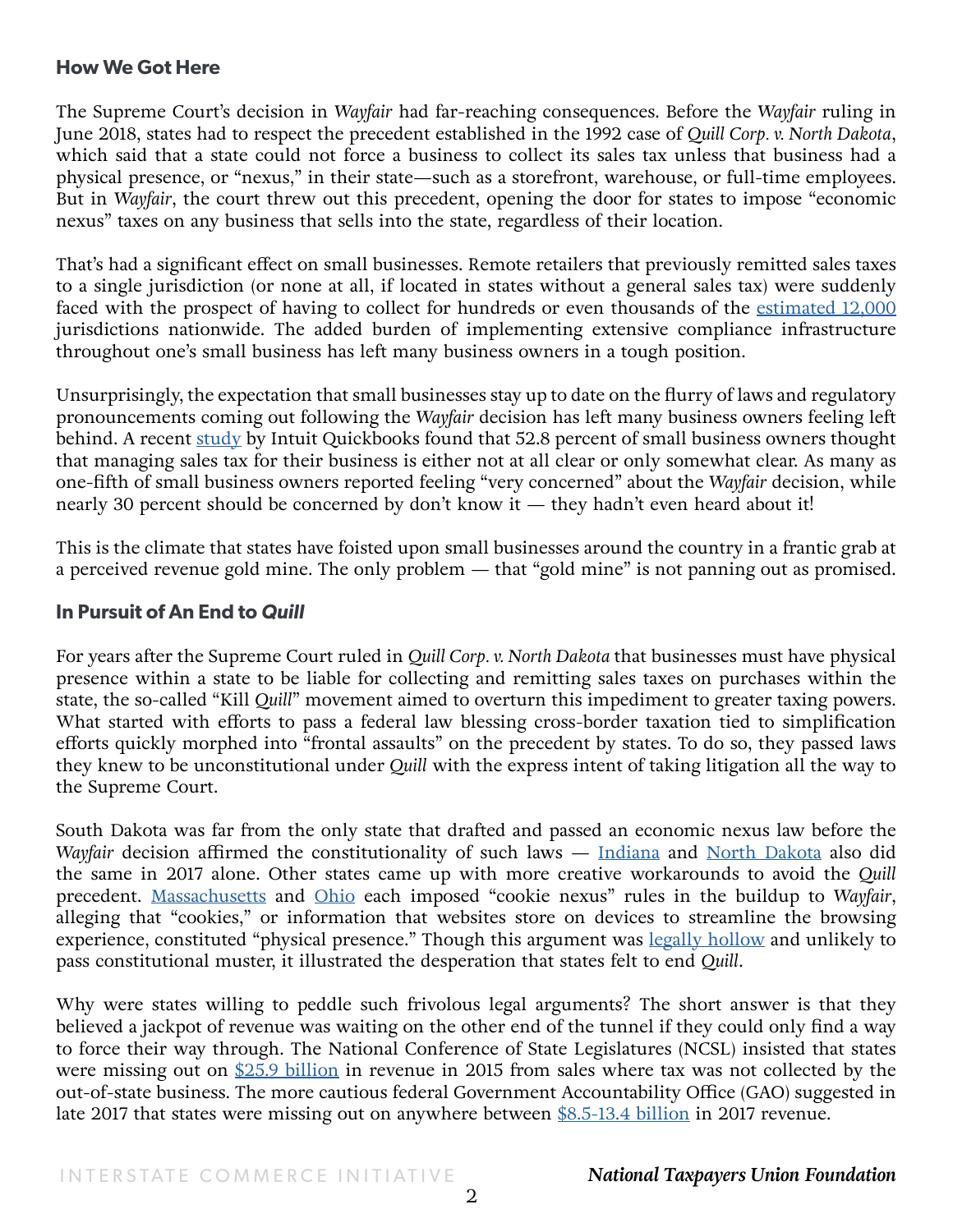While these numbers may sound significant, they represent only a small fraction of state budgets. The GAO's figures would represent between 0.44 percent and 0.69 percent of total FY 2017 state expenditures. The NCSL's estimates are slightly more generous, yet still pale in comparison to state budgets as a whole, adding up to just [1.33 percent of state spending.](https://www.kff.org/other/state-indicator/total-state-spending/?currentTimeframe=0&sortModel=%7B%22colId%22:%22Location%22,%22sort%22:%22asc%22%7D) In other words, the revenues that states stood to gain were minimal, even granting the wild claims of enormous amounts of untapped potential.

States nevertheless used these theoretical revenue loss estimates to claim that the increase in internet sales was contributing to erosion of the sales tax base, forcing upward pressure on rates. But there is a significantly greater culprit than online retail when it comes to state sales tax base erosion: exemption of services from the tax base. Today, the typical sales tax base is roughly 20 percent smaller than it was in 1970 — however, were services to be included as taxable, the sales tax base would actually be 11 percent larger.

That's not to say that the solution to states' revenue woes is to rush headlong to tax services instead. Instead, it shows that the growth of online retail, while real and significant, is by no means the dominant factor in states' challenges with their sales tax.

Nonetheless, many rushed to enforce new remote sales tax laws as soon as the Court made public its decision in the *Wayfair* case, with some holding [special sessions](https://sdlegislature.gov/docs/interim/2018/documents/DAPP09112018.pdf) to make economic nexus legislation enforceable in time for the holiday season. States such as [Michigan](https://www.detroitnews.com/story/opinion/2019/01/29/bureaucrats-burden-business/2702892002/) and [Wisconsin](https://madison.com/wsj/opinion/column/andrew-wilford-and-lucas-vebber-wisconsin-s-tax-web-gets/article_8e345184-285c-5095-b659-0f5c8c90d2bc.html) could not even wait for their legislatures to draft legislation enacting economic nexus laws, instead relying on administrative issuances to make these new tax rules a reality.

Did this haste deliver the returns that were promised? The short answer: no.

#### **The** *Wayfair* **Windfall Falls Short**

Two major organizations produced state-by-state estimates that became some of the most commonlycited "lost revenue" estimates that advocates of overturning the *Quill* standard pointed to: the National Conference of State Legislatures (NCSL), and the federal Government Accountability Office (GAO). NCSL's claims were based on the work of University of Tennessee professors William Fox, Donald Bruce, and LeAnn Luna from 2009, while the GAO released state-by-state data in November of 2017.<sup>1</sup>

By comparing authoritative estimates of revenue associated with new remote sales tax legislation to previous estimates of revenue available from NCSL and GAO, we can assess the initial accuracy of the pre-*Wayfair* projections upon which many states pinned their hopes.

NTUF was able to collect official revenue estimates from 32 different states that have come out after the *Wayfair* decision. These are estimates prepared by fiscal agencies, revenue commissioners, and other official sources that face some sort of public accountability for the accuracy of their numbers.

Not a single state met or exceeded NCSL's revenue estimate. Only two of the 32 states met or exceeded the midline of the GAO's range of estimates. On average, official estimates were about one quarter the amount that NCSL estimated (25.96 percent) and about half the amount that GAO estimated (49.85 percent). The median official estimate was just 21.81 percent of NCSL's projections and 46.75 percent of GAO's.

<sup>1</sup> Fox, Bruce and Luna did update their data in 2012 (estimating even higher amounts of lost revenue), but NCSL continued to use their 2009 estimates; thus, NTUF does as well.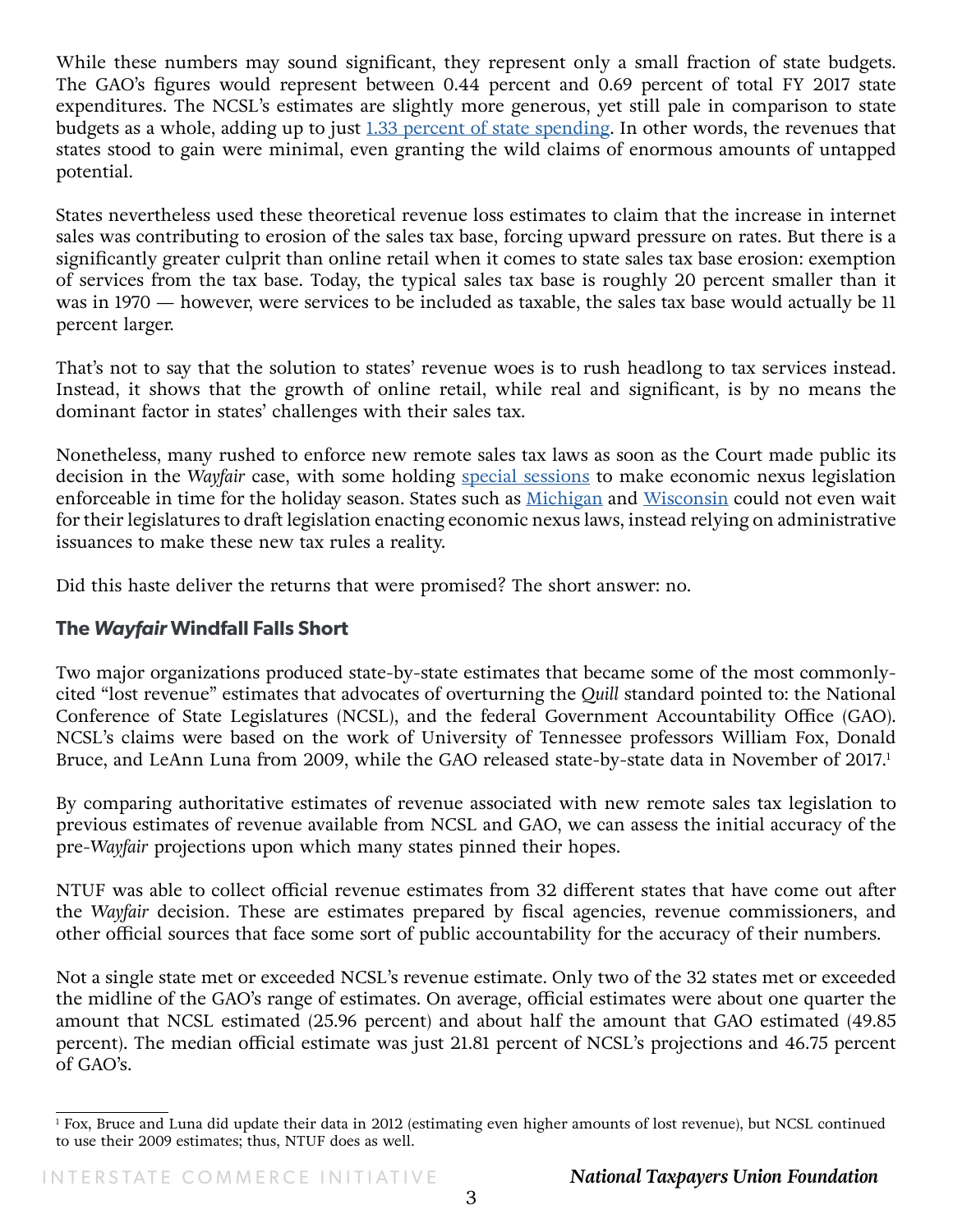In these 32 states, NCSL projected a total of \$19 billion in "missing revenue," while the midline of GAO's range of estimates predicted nearly \$8.6 billion. In reality, official estimates have turned up just \$3.627 billion. While \$3.627 billion sounds like a lot of money in a vacuum, it is in fact a vanishingly small percentage of state revenues. It represents an average of just 0.7 percent of general fund revenue<sup>2</sup>, which amounts to little more than noise in the data in most states.

Though this paints a stark picture of spectacularly inaccurate revenue projections used to help justify seizing greater tax power, the reality is likely worse than the data in this paper shows. NCSL's estimate was for 2015 revenue, while GAO's was for 2017. Meanwhile, in order to be as conservative as possible, our research generally utilizes later-year data, which on average will show higher revenue due to economic growth and inflation. In fact, in the majority of states in our study, we utilize revenue estimates from 2020 or later. This will have the effect of significantly understating the true scale of NCSL's and GAO's inaccuracy.





#### **Why Pre-***Wayfair* **Estimates Were So Wrong**

Naturally there is imprecision in any prediction for future revenue, but the numbers reported by NCSL and GAO were not only wrong, but in most cases not even close to what fiscal analysts have projected now that legislation is actually being implemented. With virtually every pre-*Wayfair* revenue estimate proving staggeringly inaccurate, the big question is: why?

Without getting into an exhaustive analysis of the methodology of the studies cited here, there are several factors that have contributed broadly to overexuberance on the part of lawmakers and activists about post-*Wayfair* tax revenue possibilities. The first is overestimating the growth in online retail. It is true that internet sales have become far more commonplace over the past couple of decades,

2 NTUF calculations based on state data.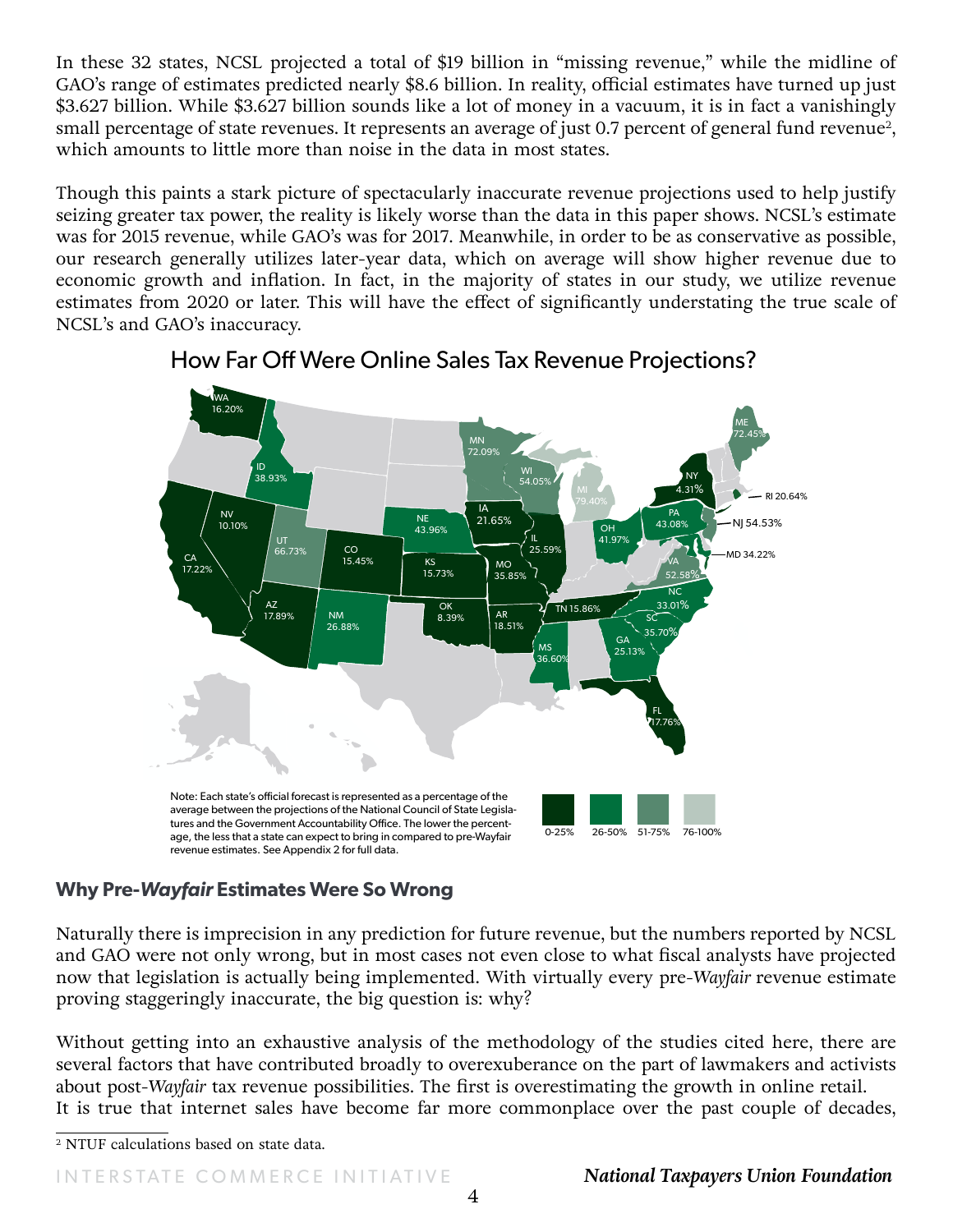growing to roughly [10 percent](https://www.census.gov/retail/mrts/www/data/pdf/ec_current.pdf) of total retail sales at the end of 2018 compared to closer to 4 percent just ten years before. But to simply extrapolate this trend and assume that substantially all retail will be conducted remotely over the internet in the coming years is a grave misunderstanding. While online business is indeed growing substantially, retail trends are more suggestive of a convergence on a so-called "brick-and-click" model, where the most successful businesses blend physical outlets with robust online sales.

Take Amazon's [acquisition of Whole Foods,](https://www.cnbc.com/2019/02/19/amazon-changes-reporting-on-physical-stores.html) its building of [book stores](https://www.theguardian.com/technology/2017/may/26/amazon-new-york-bookstore), or its experimentation with new technology at its [Amazon Go](https://www.amazon.com/b?ie=UTF8&node=16008589011) convenience stores. In the world of traditional brick-and-mortar stores, look to Walmart's [40 percent increase](https://www.retaildive.com/news/walmart-e-commerce-sales-grow-43/548690/) in e-commerce sales last year or its rapidly-expanding [Walmart Marketplace](https://marketplace.walmart.com/), which offers small sellers a platform not unlike those of well-known purveyors of marketplace platforms like Amazon, eBay, or Etsy. Along with the strong performance of the retail sector as a whole in recent years, these anecdotes are an indication that traditional in-store retail is by no means on the road to extinction at the hands of the internet.

An additional factor that has tricked many lawmakers into overestimating the size of a post-*Wayfair*  revenue boost is underestimating the extent to which sales tax was already required to be collected for many online sales even prior to the case being decided.

In June of 2018, the Census Bureau **estimated** that nearly 89 percent of retail sales still happened in brick-and-mortar stores. By virtue of benefiting from widespread physical presence in states, these stores were already required to collect sales tax. Of the remaining 11 percent of so-called "nonstore" sales, including internet retail and mail order houses, the GAO estimated that 80 percent of tax on such sales was already collectible under pre-*Wayfair* law.

This stands to reason, because the majority of online sales are conducted by businesses that either had legal obligations or agreements to collect tax for all of their sales even before *Wayfair.* That's because the list of top 10 online retailers is dominated by companies like Amazon, Walmart, Apple, The Home Depot, Costco, and Macy's that already had business models that required them to collect tax for their web sales. These companies alone represent more than 60 percent of e-commerce sales. In other words, the total universe of sales that were non-taxable prior to *Wayfair* and taxable after it is quite small, representing at most a few percent of retail commerce.

One additional factor, which in context is a reasonable one, is the fact that states pushing post-*Wayfair* tax rules have generally included a "safe harbor" provision ensuring that smaller businesses that lack a significant economic impact in the state are not required to collect tax. These provisions have the effect of reducing the revenue haul a state can expect since some portion of sales into the state would not have tax collected by the seller. However, it is worth noting that the administrative costs to states (and the compliance costs to small businesses) involved in collecting such revenue would be significant enough that the net result may not yield much additional revenue even if states eliminated a safe harbor.

#### **Conclusion**

The urgency that states felt to eliminate *Quill*, and the reasoning that a bare majority of the Court eventually concurred with in *Wayfair*, was based upon overblown and inaccurate estimates. The revenues that states based their hopes upon (themselves not all that significant relative to state budgets) have failed to materialize.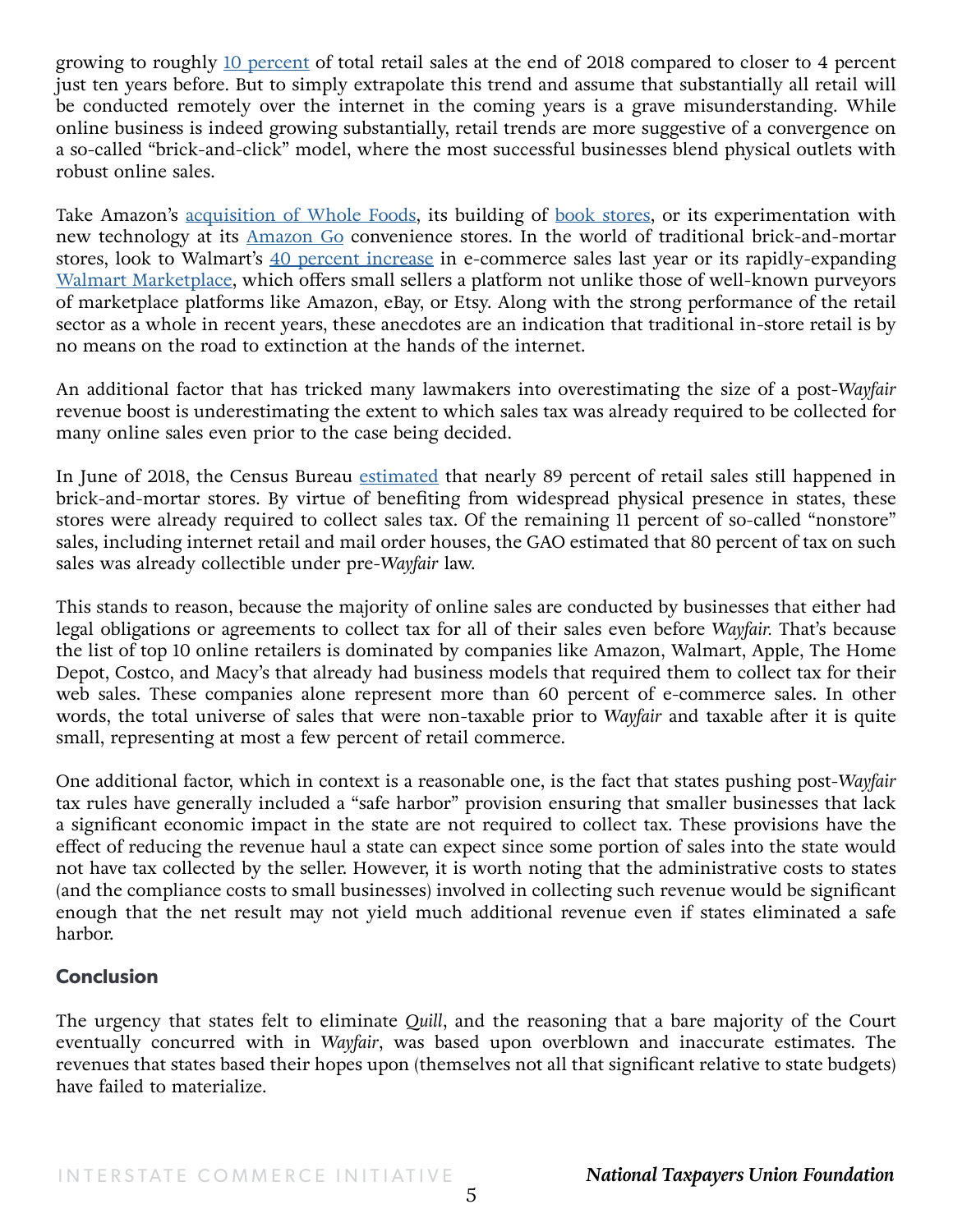It is unfortunate, therefore, that states have been so reckless in their implementation of economic nexus taxes. Despite the apparent harm to small and medium-sized businesses that were unprepared to take on a massive new compliance burden, many states made quick implementation of economic nexus rules a top priority in order to capture as much revenue as possible.

Now that revenue estimates are approaching reality, states with economic nexus laws should consider revisiting their laws to take the concerns of small businesses more seriously. And states considering new economic nexus laws should beware: the promised revenues may not deliver as expected.

#### **About the Authors**

*Andrew Moylan and Andrew Wilford lead the Interstate Commerce Initiative at the National Taxpayers Union Foundation (NTUF), a project which seeks to protect taxpayers from the pernicious effects of states attempting to exercise power outside their borders. NTUF is a nonpartisan research and educational organization that shows Americans how taxes, government spending, and regulations affect them.*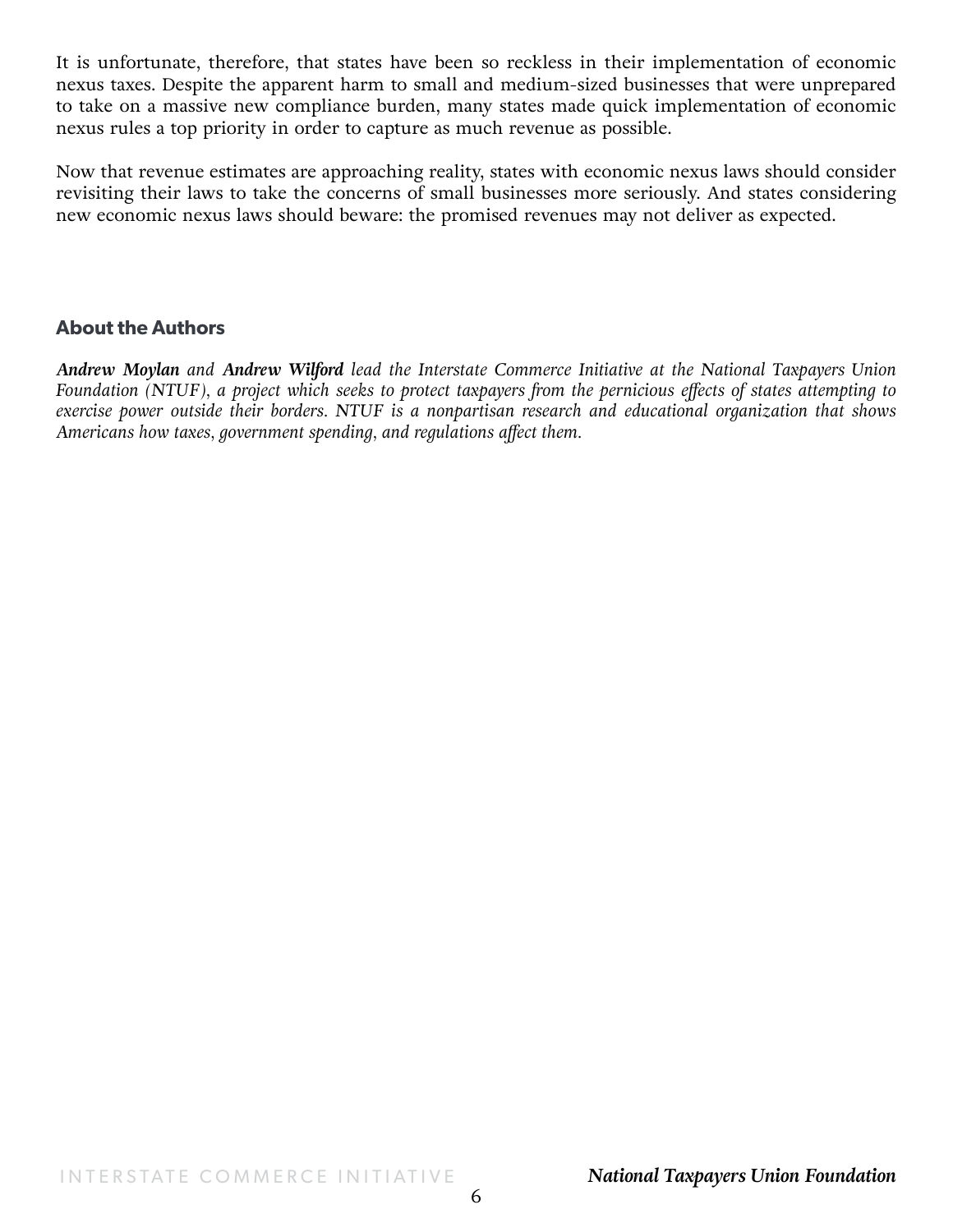# **Appendix 1**

| <b>State</b>          | <b>Official Revenue</b><br><b>Estimate</b> | <b>Year Estimated</b><br>For | Percentage<br>of State<br><b>Budget</b> | <b>NCSL/Fox</b><br><b>Estimate</b> | <b>GAO Averaged</b><br><b>Estimate</b> | $%$ of<br>NCSL/<br>Fox Est. | % of GAO<br><b>Estimate</b> | <b>Source</b>                                                                       |
|-----------------------|--------------------------------------------|------------------------------|-----------------------------------------|------------------------------------|----------------------------------------|-----------------------------|-----------------------------|-------------------------------------------------------------------------------------|
| <b>Arizona</b>        | \$85,000,000                               | FY 2021                      | 0.74%                                   | \$708,628,254                      | \$241,500,000                          | 12.00%                      | 35.20%                      | <b>Fiscal note</b>                                                                  |
| <b>Arkansas</b>       | \$35,388,909                               | FY 2021                      | 0.49%                                   | \$236,311,930                      | \$146,000,000                          | 14.98%                      | 24.24%                      | <b>Fiscal note</b>                                                                  |
| <b>California</b>     | \$476,000,000                              | FY 2020-2021                 | 0.33%                                   | \$4,159,667,947                    | \$1,367,500,000                        | 11.44%                      | 34.81%                      | <b>Fiscal note</b>                                                                  |
| Colorado              | \$43,850,000                               | FY 2019-2020                 | 0.34%                                   | \$352,563,574                      | \$215,000,000                          | 12.44%                      | 20.40%                      | Fiscal note                                                                         |
| <b>Florida</b>        | \$187,000,000                              | FY 2020-2021                 | 0.52%                                   | \$1,483,690,010                    | \$622,000,000                          | 12.60%                      | 30.06%                      | Fiscal note (bill died)                                                             |
| Georgia               | \$142,900,000                              | <b>FY 2021</b>               | 0.57%                                   | \$837,610,389                      | \$299,500,000                          | 17.06%                      | 47.71%                      | Fiscal note                                                                         |
| Idaho                 | \$30,000,000                               | FY 2020                      | 0.85%                                   | \$103,120,482                      | \$51,000,000                           | 29.09%                      | 58.82%                      | <b>Fiscal note</b>                                                                  |
| <b>Illinois</b>       | \$200,000,000                              | Annually                     | 0.52%                                   | \$1,058,849,588                    | \$504,500,000                          | 18.89%                      | 39.64%                      | <b>L</b> Commission<br>on Government<br>Forecasting and<br><b>Accountability</b>    |
| lowa                  | \$66,400,000                               | FY 2020                      | 0.29%                                   | \$398,817,708                      | \$214,500,000                          | 16.65%                      | 30.96%                      | <b>Fiscal note</b>                                                                  |
| <b>Kansas</b>         | \$33,100,000                               | FY 2021                      | 0.45%                                   | \$279,224,028                      | \$141,500,000                          | 11.85%                      | 23.39%                      | <b>Fiscal note</b>                                                                  |
| <b>Maine</b>          | \$36,200,000                               | FY 2019                      | 0.96%                                   | \$65,430,824                       | \$34,500,000                           | 55.33%                      | 104.93%                     | <b>Governor's Budget</b>                                                            |
| <b>Maryland</b>       | \$100,000,000                              | FY 2020                      | 0.54%                                   | \$375,944,240                      | \$208,500,000                          | 26.60%                      | 47.96%                      | Comptroller's office                                                                |
| <b>Michigan</b>       | \$225,000,000                              | FY 2019-2020                 | 2.06%                                   | \$288,954,339                      | \$278,500,000                          | 77.87%                      | 80.79%                      | <b>Fiscal note</b>                                                                  |
| <b>Minnesota</b>      | \$225,000,000                              | FY 2020-2021                 | 0.96%                                   | \$455,219,250                      | \$169,000,000                          | 49.43%                      | 133.14%                     | <b>Budget commission</b><br>forecast                                                |
| <b>Mississippi</b>    | \$75,000,000                               | Annually                     | 1.34%                                   | \$303,286,360                      | \$106,500,000                          | 24.73%                      | 70.42%                      | Revenue commissioner                                                                |
| <b>Missouri</b>       | \$117,900,000                              | Calendar year<br>2020        | 1.06%                                   | \$430,191,928                      | \$227,500,000                          | 27.41%                      | 51.82%                      | Fiscal note                                                                         |
| <b>Nebraska</b>       | \$43,750,000                               | <b>Annually</b>              | 0.94%                                   | \$118,052,068                      | \$81,000,000                           | 37.06%                      | 54.01%                      | <b>Fiscal note 1</b>                                                                |
| <b>Nevada</b>         | \$23,000,000                               | Annually                     | 0.53%                                   | \$344,923,618                      | \$110,500,000                          | 6.67%                       | 20.81%                      | <b>Taxation department</b>                                                          |
| <b>New Jersey</b>     | \$190,000,000                              | FY 2020                      | 0.94%                                   | \$413,390,425                      | \$283,500,000                          | 45.96%                      | 67.02%                      | <b>State treasurer</b>                                                              |
| <b>New Mexico</b>     | \$43,000,000                               | FY 2020                      | 0.57%                                   | \$245,989,786                      | \$74,000,000                           | 17.48%                      | 58.11%                      | <b>Fiscal note</b>                                                                  |
| <b>New York</b>       | \$53,000,000                               | FY 2020                      | 0.07%                                   | \$1,766,968,251                    | \$695,000,000                          | 3.00%                       | 7.63%                       | Governor's budget                                                                   |
| <b>North Carolina</b> | \$120,000,000                              | <b>FY 2019</b>               | 0.49%                                   | \$436,517,492                      | \$290,500,000                          | 27.49%                      | 41.31%                      | <b>Office of State Budget</b><br>and Management,<br>correspondence from<br>March 11 |
| Ohio                  | \$210,000,000                              | FY 2021                      | 0.26%                                   | \$628,613,189                      | \$372,000,000                          | 33.41%                      | 56.45%                      | <b>Fiscal note</b>                                                                  |
| <b>Oklahoma</b>       | \$20,500,000                               | FY 2020                      | 0.34%                                   | \$296,348,658                      | \$192,500,000                          | 6.92%                       | 10.65%                      | <b>Fiscal note</b>                                                                  |
| Pennsylvania          | \$215,900,000                              | FY 2019                      | 0.61%                                   | \$706,241,542                      | \$296,000,000                          | 30.57%                      | 72.94%                      | <b>Independent Fiscal</b><br>Office                                                 |
| <b>Rhode Island</b>   | \$11,500,000                               | FY 2020                      | 0.29%                                   | \$70,436,458                       | \$41,000,000                           | 16.33%                      | 28.05%                      | Governor's office                                                                   |
| <b>South Carolina</b> | \$74,400,000                               | <b>Annually</b>              | 0.83%                                   | \$254,290,538                      | \$162,500,000                          | 29.26%                      | 45.78%                      | Revenue and Fiscal<br>Affairs Office                                                |
| <b>Tennessee</b>      | \$83,163,200                               | FY 2020-2021                 | 0.24%                                   | \$748,480,889                      | \$300,000,000                          | 11.11%                      | 27.72%                      | <b>Fiscal note</b>                                                                  |
| <b>Utah</b>           | \$91,300,000                               | FY 2021                      | 3.25%                                   | \$180,658,961                      | \$93,000,000                           | 50.54%                      | 98.17%                      | <b>Fiscal note</b>                                                                  |
| <b>Virginia</b>       | \$175,000,000                              | FY 2021                      | 0.78%                                   | \$422,651,971                      | \$243,000,000                          | 41.41%                      | 72.02%                      | <b>Fiscal note</b>                                                                  |
| Washington            | \$74,214,000                               | FY 2021                      | 0.29%                                   | \$540,968,704                      | \$375,500,000                          | 13.72%                      | 19.76%                      | <b>Fiscal note</b>                                                                  |
| Wisconsin             | \$120,000,000                              | FY 2019-2020                 | 0.70%                                   | \$289,006,114                      | \$155,000,000                          | 41.52%                      | 77.42%                      | <u>Legislative Fiscal Bureau</u>                                                    |
| <b>Total</b>          | \$3,627,466,109                            |                              |                                         | \$19,001,049,515                   | \$8,592,500,000                        |                             |                             |                                                                                     |
| Average               |                                            |                              | 0.72%                                   |                                    |                                        |                             | 25.96%                      | 49.85%                                                                              |
| <b>Median</b>         |                                            |                              | 0.56%                                   |                                    |                                        |                             | 21.81%                      | 46.75%                                                                              |

INTERSTATE COMMERCE INITIATIVE *National Taxpayers Union Foundation*